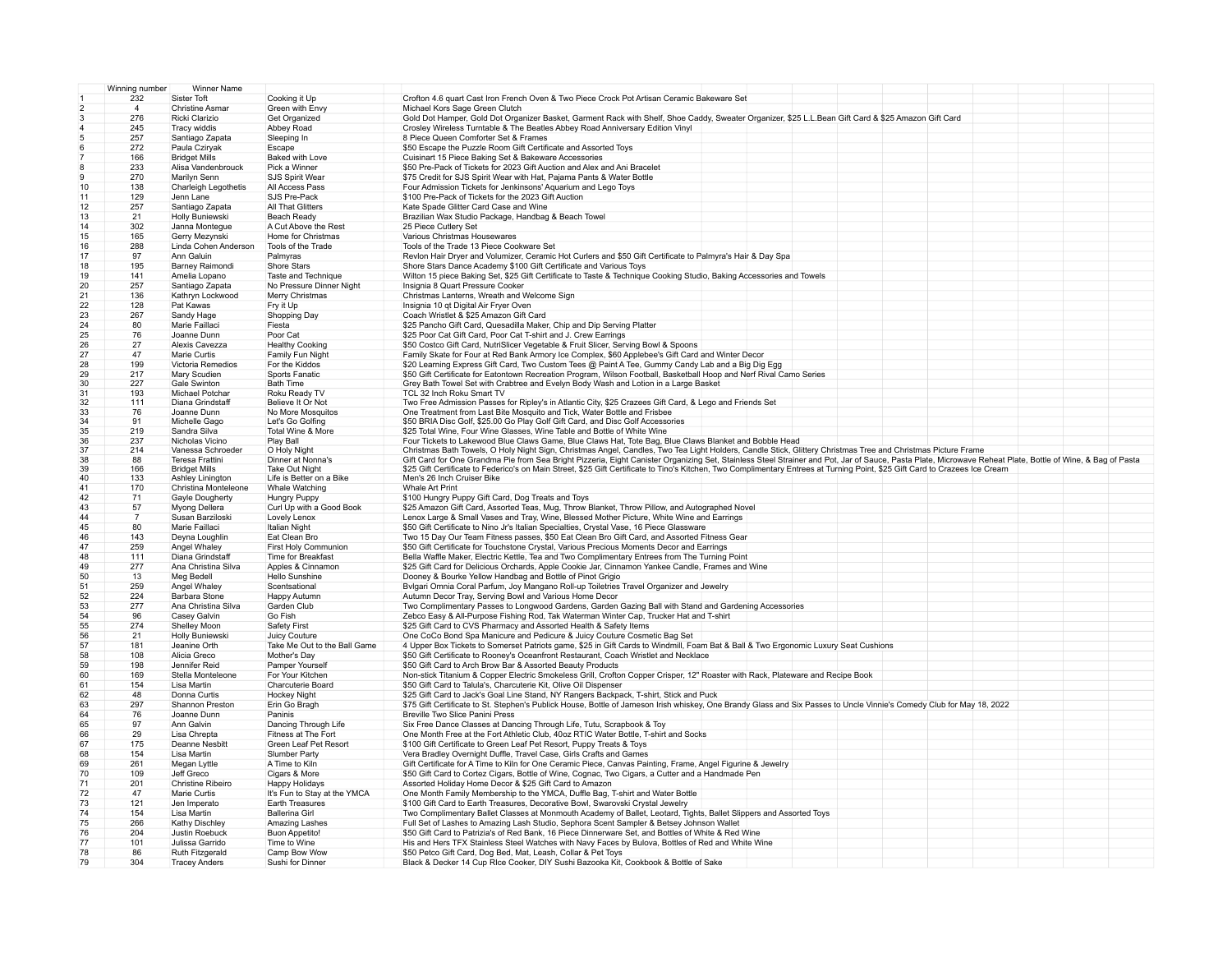|  |     | Helen Fiori     | Swarovski Crystal    | Swarovski Crystal Heart Pendant Necklace with Crystal Bowl                                                                                                                 |  |  |  |
|--|-----|-----------------|----------------------|----------------------------------------------------------------------------------------------------------------------------------------------------------------------------|--|--|--|
|  |     | Tracy Widdis    | Beach Read           | Autographed Novel by Debbie Macomber, Audiobook, Tote Bag, Cedar Cove by Debbie Macomber Sand Dollar Serving Tray & Kitchen Towel, and Candle                              |  |  |  |
|  | 254 | Donna Cichalski | Lunch Dinner Dessert | \$25 Gift Card to Federico's on Main, \$25 Gift Certificate to Long Branch Poultry Farm, \$25 Gift Card to Carvel, Wine Holder, Bottle of Red Wine & Necklace and Earrings |  |  |  |
|  |     | Marie Faillaci  | Masters of Illusion  | Two Tickets for Masters of Illusion for October 13, 2022 at Count Basie Center for the Arts and Card Games and Tricks                                                      |  |  |  |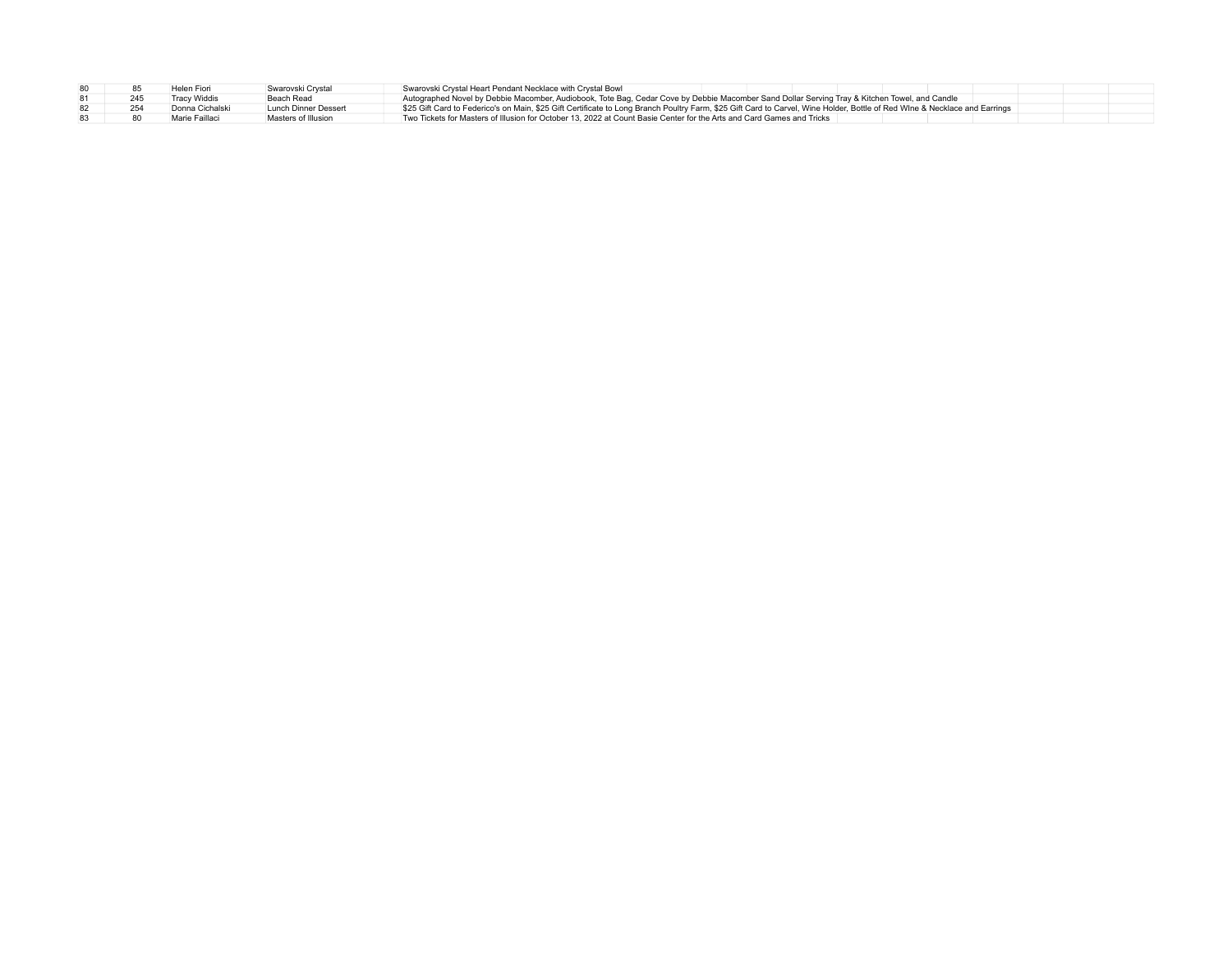|                | Winning Number Winner Name |                        |                                 |                                                                                                                                                                                                             |
|----------------|----------------------------|------------------------|---------------------------------|-------------------------------------------------------------------------------------------------------------------------------------------------------------------------------------------------------------|
|                | 155                        | Debbie Martinock       | Beach Day                       | Navy Vera Bradley Beach Tote Bag and Towels                                                                                                                                                                 |
| $\overline{2}$ | 241                        | Donna West             | SJS Angels                      | \$250 SJS Tuition Credit                                                                                                                                                                                    |
| 3              | 146                        | Darlene Maguire        | Red Hot                         | Red Coach Zip Tote                                                                                                                                                                                          |
|                | 69                         | Carol Doran            | Hell's Kitchen                  | Hell's Kitchen Signature Bakeware Set with Kitchen Gadgets                                                                                                                                                  |
|                | 259                        | Angel Whaley           | Cozy Up                         | Lenovo Nook 10" HD Tablet with Case and Throw Blanket                                                                                                                                                       |
|                | 280                        | Penny Dimitioulakos    | Mr. Coach                       | Coach Men's Three Piece Wallet Set                                                                                                                                                                          |
|                | 210                        | Angela Scalpati        | Win Big                         | \$200 Pre-Pack Tickets for 2023 Gift Auction                                                                                                                                                                |
|                | 142                        | Kerry Lorenc           | Poolside                        | \$200 At Home Recreation Gift Card and Pool Accessories                                                                                                                                                     |
|                | 220                        | Joanna Sisk            | A Day at the Promenade          | Promenade Beach Club Gift Card for a Day at the Beach for Four, \$50 Gift Card for Snack Bar, T-Shirts, Towels and Toys                                                                                     |
| 10             | 6                          | Rosemarie Baret        | What's For Dinner?              | Cuisinart 11 Piece Nonstick Pots and Pans Set & Hamilton Beach Six Quart Slow Cooker                                                                                                                        |
| 11             | 170                        | Christina Monteleone   | Spade and Stripes               | Kate Spade Striped Canvas Crossbody Bag                                                                                                                                                                     |
| 12             | 211                        | Irene Scheri           | Apple of My Eye                 | Apple AirPods Pro                                                                                                                                                                                           |
| 13             | 202                        | Samantha Riley         | It Pays to Go Here              | \$250 SJS Tuition Credit                                                                                                                                                                                    |
| 14             | 125                        | Katie Kampf            | A Whale of a Day                | One Year Family Membership to Tuckerton Seaport & Vineyard Vines Canvas Whale Bag with Navy Clutch and Accessories                                                                                          |
| 15             | 180                        | Christine O'Horo       | It's Summertime                 | Vera Bradley Beach Tote with Towels and Airbrush Tanning Certificate                                                                                                                                        |
| 16             | 3                          | Allie Asmar            | Light my Fire                   | 26" Steel Round Firepit with Cover                                                                                                                                                                          |
| 17             | 80                         | Marie Faillaci         | Pampered Chef                   | Pampered Chef Baking Dishes, Mixing Bowl, Cake Mix and Baking Accessories                                                                                                                                   |
| 18             | 304                        | <b>Tracey Anders</b>   | Hostess with the Mostest        | Cuisinart 13 Piece Fondue Set, Glass Trays, Crystal Vase, Wine Glasses and Candle                                                                                                                           |
| 19             | 136                        | Kathryn Lockwood       | It's Fall Y'All                 | Autumn Home Decor, Wreath, Frame and Decorative Pumpkins                                                                                                                                                    |
| 20             | 212                        | Lauren Schlogl         | <b>School Shopping</b>          | \$150 Flynn & O'Hara Gift Card and XL SJS Spirit Wear Hooded Jacket and Water Bottle                                                                                                                        |
| 21             | 216                        | Paula Scott            | Spring Into Coach               | Coach Jewelry Case with Earrings and Bracelet                                                                                                                                                               |
| 22             | 295                        | <b>William Beuther</b> | Twas the Night Before Christmas | Four Christmas Stockings, Evergreen Garland, Two Mini Christmas Trees, Christmas Sign and Decorations for the Home                                                                                          |
| 23             | 182                        | Catherine O'Shea       | Food Ninja                      | Ninja Super Quick Food Processor with Pyrex Littles Five Piece Set                                                                                                                                          |
| 24             | 154                        | Lisa Martin            | For the Girls                   | Two Lego Friends Sets with a Free Month to Aerials Gymnastics                                                                                                                                               |
| 25             | 264                        | Fran Laugelli          | Beige Not Boring                | Large Beige Signature Coach Tote Bag                                                                                                                                                                        |
| 26             | 243                        | Diana White            | <b>TV Night</b>                 | Hisense 50" UHD 4K TV                                                                                                                                                                                       |
| 27             | 54                         | Phyllis Del Maestra    | Time to Relax                   | Weighted Blanket and Cryotex Massager                                                                                                                                                                       |
| 28             | 149                        | Meghann Marotta        | Chop Chop!                      | Cutting Boards, Knives Set, \$25 Gift Card for Foodtown, Dish Towel and Tablecloth, Sign and 12 Inch Roasting Pan                                                                                           |
| 29             | 80                         | Marie Faillaci         | Laugh and Sip                   | Admission for Six to Uncle Vinnie's Comedy Club for April 21, 2022, Bottle of Bourbon, Wooden Whiskey Barrell & Two Whiskey Glasses                                                                         |
| 30             | 154                        | Lisa Martin            | Orange Crush                    | Kate Spade Orange Wallet                                                                                                                                                                                    |
| 31             | 143                        | Deyna Loughlin         | Breakfast, Lunch & Dinner       | Mr Coffee Coffee Pot, Electric Skillet, \$100 Gift Card to 618 Restaurant, \$20 Gift Card to Neil's Kitchen, \$20 Gift Card to Amy's Omelette House                                                         |
| 32             | 212                        | Lauren Schlogl         | Caseys Summer Camp              | RBC Green and Gold Summer Camp Gift Certificate & Caseys Sweatshirt                                                                                                                                         |
| 33             | 127                        | Maureen Kawas          | Blushing                        | Small Pink Coach Handbag                                                                                                                                                                                    |
| 34             | 139                        | Lora Lomedico          | <b>Leopard Print</b>            | Kate Spade Leopard Print Laptop Case, Leopard Print Lap Desk & Notebook                                                                                                                                     |
| 35             | 150                        | Virgo Marquez          | <b>Tailgate Party</b>           | Yeti Hopper Flip Cooler                                                                                                                                                                                     |
| 36             | 34                         | Frank Colford          | Cruisin'                        | Women's 26 Inch Margaritaville Beach Cruiser                                                                                                                                                                |
| 37             | 61                         | <b>Trish Dennehy</b>   | Night of Laughs                 | \$50 Gift Certificate to Nino Jr's Italian Specialties, Admission for Ten for Stress Factory Comedy Club, Frye Winter Cap and Wallet, Handbag and Earrings                                                  |
| 38             | 280                        | Penny Dimitrioulokas   | <b>Target Run</b>               | \$30 Target Gift Card, Runner Rug, Two Piece Wall Hanging and Throw Pillow                                                                                                                                  |
| 39             | 278                        | Denise Colford         | <b>Guys Night</b>               | \$25 Gift Card to Jack's Goal Line Stand, Admission for Ten to Stress Factory Comedy Club, Beer Carrier, Drinking Game                                                                                      |
| 40             | 68                         | Katherine Di Giovanni  | <b>God Bless America</b>        | Patriotic Outdoor Entertaining Tableware and Large Patio Umbrella                                                                                                                                           |
| 41             | 269                        | Dennis Flanagan        | Mangia                          | \$50 Gift Certificate for Piccola Italia Restaurant, Michael Kors Wine Carrier, Red Wine, Hat and Matching Wristlet                                                                                         |
| 42             | 265                        | Victoria Rochfod       | We're Grillin'                  | Smoke Hollow Propane Tabletop Grill, Grill Tools                                                                                                                                                            |
| 43             | 160                        | Frank McLaughlin       | Pour Me a Cold One              | Outdoor Beer Carrier Table, SIx Pack of Beer, Ice Bucket, \$25 Gift Card to Pete and Elda's and Four Uncle Vinnie's Comedy Club Passes for May 4, 2022                                                      |
| 44             | 231                        | Tammy Talapila         | <b>Moscow Mules</b>             | Moscow Mule Mixes, Bar Shaker and Tools, Moscow Mule Mugs, Margarita Glasses, \$25 TGI Fridays Gift Certificate                                                                                             |
| 45             | 280                        | Penny Dimitrioulokas   | Backyard Fun                    | Three Piece Outdoor Conversation Patio Set                                                                                                                                                                  |
| 46             | 223                        | Rebceea Smith          | Home Sweet Home                 | Large Round Wicker Mirror and \$150 Gift Card to Home Depot                                                                                                                                                 |
| 47             | 261                        | Megan Lyttle           | Movie Night                     | CiBest Portable Video Projector, Popcorn Popper, Popcorn and Popcorn Bowls                                                                                                                                  |
| 48             | 47                         | <b>Marie Curtis</b>    | Avon Calling!                   | Assorted Avon Skincare Products and Make-Up                                                                                                                                                                 |
| 49             | 80                         | Marie Faillaci         | For the Men                     | Men's Shoulder Briefcase, Tile Versatile Tracker for Keys, Vehicle BlackBox DVR, Five Tickets to Uncle Vinnie's Comedy Club for June 8, 2022, Watch & Wallet                                                |
| 50             | 62                         | Margaret Dennehy       | Purr 'N Pooch                   | One Night Free Lodging, Individual Playtime & Bathing for Purr 'N Pooch & Pandora Bracelet                                                                                                                  |
| 51             | 217                        | Mary Scudieri          | Skate & Ski                     | Skateboard from Branded, Two One Day Midweek Non-Holiday Lift Tickets for 2022/2023 Ski Season at Shawnee Mountain                                                                                          |
| 52             | 194                        | <b>Sherrie Prout</b>   | Lawn Seats                      | Two Lawn Seat to PNC Bank Arts Center, \$50 Gift Card to Rooney's Oceanfront Restaurant, Two Caribbean Joe Lawn Chairs, Kate Spade Reusable Tote Bag & Vera Bradley Wristlet                                |
| 53             | 141                        | Amelia Lopano          | Stay in Bed                     | Queen Size Bronze Metal Bed Frame                                                                                                                                                                           |
| 54             | 203                        | Nicole Roebuck         | Spa Day                         | Shiatsu Foot Massager with Heat, Weighted Blanket, Air Purifier, Aromatherapy Neck & Shoulder Wrap                                                                                                          |
| 55             | 265                        | Victoria Rochford      | For the Birthday Boy            | Four All-Day Passes to Yestercades, \$50 Gift Card for Crazees Ice Cream, Assorted Games & Toys                                                                                                             |
| 56             | 136                        | Kathryn Lockwood       | How Women Tell Time             | Nespresso Vertuo Plus Coffee Maker and 12 Coffee Pods, 18 Starbucks Coffee Pods, Wine Glass, Coffee Mug Holder and Wine                                                                                     |
| 57             | 143                        | Deyna Loughlin         | Very Vera                       | Vera Bradley Tote Bag, Beach Towel, Travel Case and Accessories                                                                                                                                             |
| 58             | 23                         | Patty Calandriello     | Locals Only                     | \$150 Gift Card to Mc Loone's Restaurants, \$25 Gift Card to Lighthouse, Lighthouse T-shirt, Beach Ball, Frisbee, Beach Towel & Jersey Shore Wall Hanging                                                   |
| 59             | 40                         | Lisa Conte-Weiner      | Tony Baloney & Uncle Vinnie     | Americana Bean Bag Toss Game, \$100 Gift Card to Tony Baloney's, Six Tickets to Uncle Vinny's for April 20, 2022 and Admission for Ten People to Stress Factory Comedy Club                                 |
| 60             | 181                        | Jeanine Orth           | <b>Treat Yourself</b>           | \$100 Gift Certificate to Signature Nails, Stackable Jewelry Cases, Jewelry Display Tree, Turquoise Necklace, Bracelet & Earrings                                                                           |
| 61             | 212                        | Lauren Schlogl         | His & Hers Workouts             | Two Personal Training Sessions at Mike Duffy's Personal Training, Pilates Blast Glft Certificate for Two Classes and Pilates Blast Accessories                                                              |
| 62             | 79                         | Laura Evernham         | Wizard of Oz                    | Five Front Row Tickets for SJS Wizard of Oz Performance for Saturday May 21, 2022, Two Wizard of Oz Tumblers, Wizard of Oz Throw Blanket, \$200 Gift Certificate to Zachary's Restaurant and Assorted Candy |
|                |                            |                        |                                 |                                                                                                                                                                                                             |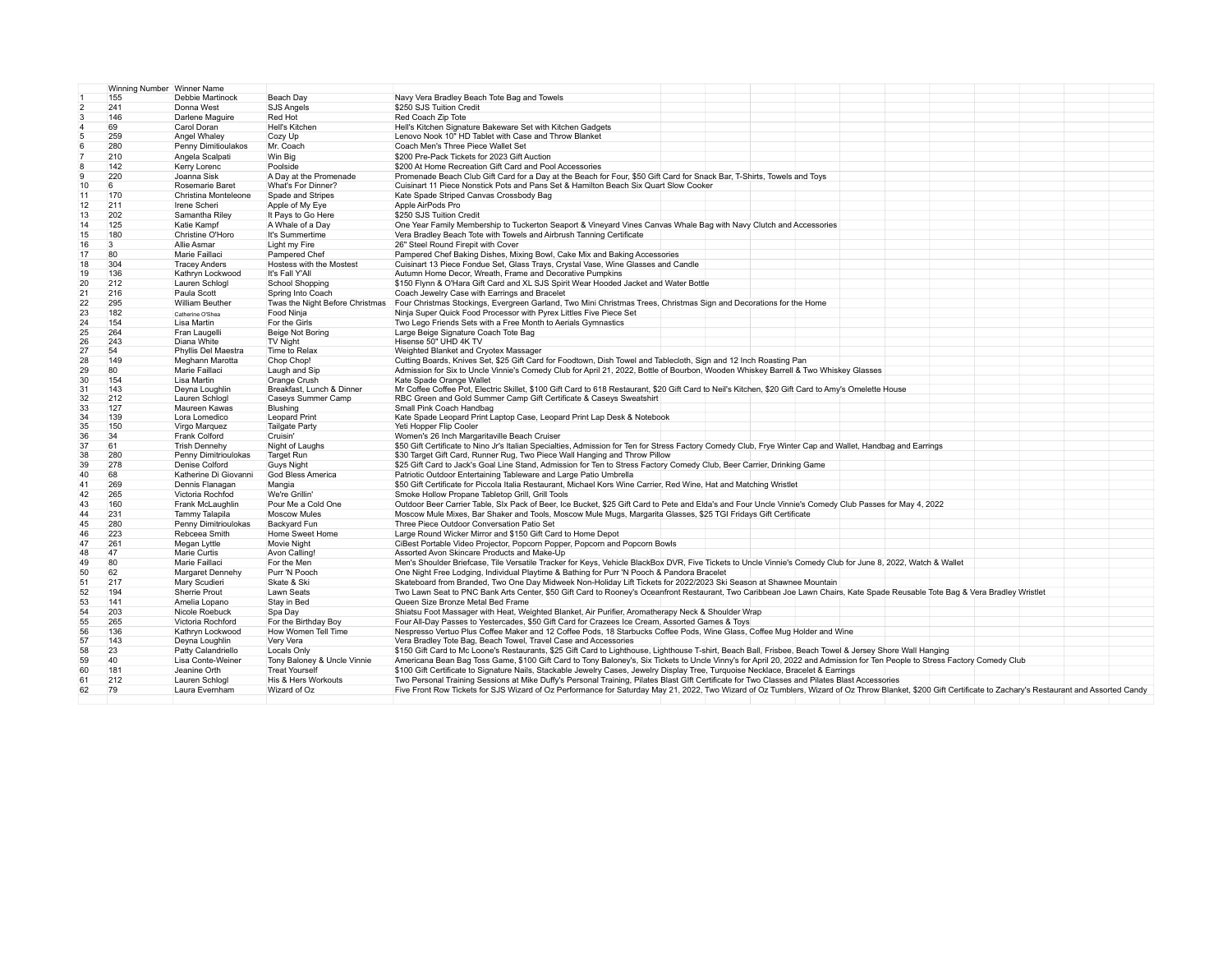|                | Winning Number Winner Name |                                      |                                          |                                                                                                                                                                                        |
|----------------|----------------------------|--------------------------------------|------------------------------------------|----------------------------------------------------------------------------------------------------------------------------------------------------------------------------------------|
|                | 201                        | <b>Christine Ribeiro</b>             | Swivel-Rock-Recline                      | JaxCo Furniture Swivel Rocker Recliner                                                                                                                                                 |
| $\overline{2}$ | 200                        | Susan Ranzella                       | Pretty in Pink                           | Pink Kate Spade Tote Bag                                                                                                                                                               |
| 3              | 46                         | Nicole Curran                        | Neat Freak                               | Bobsweep Pro Robotic Vacuum Cleaner                                                                                                                                                    |
|                | 38                         | Debbie Connor                        | SJS The Best                             | \$500 SJS Tuition Credit                                                                                                                                                               |
| 5              | 189                        | Eileen Pepitone                      | Creamsatchel                             | Cream Coach Zip Satchel                                                                                                                                                                |
| 6              | 281                        | Cathy Difede                         | Mix It Up                                | Kitchenaid Professional 5 Plus Mixer                                                                                                                                                   |
|                | 248                        | Melanie Vargas                       | Hot Hot Hot                              | SJS Free Hot Lunch for 2022-2023                                                                                                                                                       |
| 8              | 68                         | Katherine DiGiovanni                 | Mauveless                                | Coach Mauve Zip Satchel                                                                                                                                                                |
| 9              | 117                        | Lynn Hernick                         | <b>Bon Voyage</b>                        | Vera Bradley 27" Luggage Spinner with Travel Blanket and Mask                                                                                                                          |
| 10             | 181                        | Jeanine Orth                         | <b>Virtual Reality</b>                   | Oculus Quest 2                                                                                                                                                                         |
| 11             | 175                        | Deanne Nesbitt                       | <b>Get Fresh</b>                         | Fresh Personal Training Gift Card for Five Personal Training Lessons & T-shirt                                                                                                         |
| 12             | $\overline{2}$             | Caryn Aretino                        | Girl's Night Out                         | Kate Spade Black Satchel & Jewelry                                                                                                                                                     |
| 13             | 205                        | Rasa Ryan                            | Michael Kors                             | Michael Kors Small Shoulder Bag                                                                                                                                                        |
| 14             | 34                         | Frank Colford                        | Warm & Cozy                              | Nautica Twin XL Comforter Set with Candles                                                                                                                                             |
| 15             | 78                         | <b>Christina Ellis</b>               | Roomba                                   | iRobot Roomba i3+                                                                                                                                                                      |
| 16             | 285                        | Mike DeLeonardis                     | Playstation 5                            | Sony Playstation 5 with Controller and Game                                                                                                                                            |
| 17             | 23                         | Patty Calandriello                   | Microsoft Surface Laptop Pro             | Microsoft Surface Laptop Pro                                                                                                                                                           |
| 18             | 39                         | Patricia Conte                       | <b>Bonne Nuit</b>                        | Eiffel Tower Wine Rack, \$150 Pazzo Gift Card, Jewelry and Scarf                                                                                                                       |
| 19             | 137                        | <b>Richard Loeffler</b>              | Kors You Deserve It                      | Michael Kors Tote Bag and \$50 gift card for Mr. C's Beach Bistro                                                                                                                      |
| 20             | 230                        | Jennifer Tagliaferro                 | Sea's the Day                            | Tag Five Piece Luggage Set, Two Round Trip Passes for Seastreak Ferry to NYC, and Two Passes to Mystic Seaport Museum                                                                  |
|                | 143                        | Deyna Laughlin                       | Mr. Fix It                               | \$100 Gift Certificate for Prown's Hardware Store, Hand Truck & DeWalt Drill                                                                                                           |
| 21             |                            | Jeanine Orth                         |                                          |                                                                                                                                                                                        |
| 22             | 181                        |                                      | Camp Out                                 | 11x10 Pop Up Screened Camping Tent and Two Zero Gravity Lounge Chairs                                                                                                                  |
| 23             | 39                         | Patricia Conte                       | For the Ladies                           | Coach Tote, Bottle of Cabernet Sauvignon, and J Crew Necklace and Earrings                                                                                                             |
| 24             | 217                        | Mary Scudieri                        | <b>Happy Tails</b>                       | Happy Tails Veterinary Hospital Pass for 6 Mani-Pedis, One Office Visit, One Ear Cleaning, One Rabies Vaccine, Dog Treats, Leash, Toothpaste, One Dose Nexgard, and One Box of Zylkene |
| 25             | 218                        | Mike Shep                            | Paint the Town Red                       | \$100 Gift Certificate for Chelsea's Limo. Admission for 10 at Stress Factory Comedy Club. \$100 Gift Card to Butcher's Block and Three Bottles of Wine                                |
| 26             | 216<br>96                  | Paula Scott                          | It's 5 O'Clock Somewhere<br>Wine O'Clock | Margaritaville Margarita Maker with Glassware, Margarita Mix and Towel                                                                                                                 |
| 27             |                            | Casey Galvin                         | True Blue                                | Total Wine & More Gift Certificate Good for a Wine Class for 20 People, Two Bottles of Wine and Desk Clock                                                                             |
| 28             | 136                        | Kathy Lockwood                       |                                          | Large Blue Coach Tote Bag and Blue Beaded Earrings<br>65 Inch Samsung 7 Series Smart TV                                                                                                |
| 29             | 160                        | Frank McLaughlin<br>Margaret Dennehy | <b>Big Screen</b><br>All Clean           | \$400 Gift Card to Jersey Auto Spa Car Wash and Detail Center and Car Wash Supplies                                                                                                    |
| 30<br>31       | 62<br>205                  | Rasa Ryan                            | Get Fit                                  | Vitamix E310 Explorian Series and Two Personal Training Sessions at Mike Duffy's Personal Training                                                                                     |
| 32             | 231                        | Tammy Talapila                       | iWatch                                   | Apple Series 7 iWatch                                                                                                                                                                  |
| 33             | 216                        | Paula Scott                          | <b>Tory Burch</b>                        | Tory Burch Large Blue Tote Bag                                                                                                                                                         |
| 34             | 25                         | Robin Caropollo                      | At the Car Wash                          | One Exterior Auto Detail from Finer Details, a Year of Ceramic Coating, Assorted Auto Cleaning Products and Air Fresheners                                                             |
| 35             | 277                        | Ana Christina Silva                  | Work from Home                           | ASUS Intel Core i3 HDMI Laptop                                                                                                                                                         |
| 36             | 245                        | <b>Tracy Widdis</b>                  | <b>Mario Brothers</b>                    | Nintendo Switch, Super Mario Bros Game and Case                                                                                                                                        |
| 37             | 281                        | Cathy Difede                         | <b>Mixed Martial Arts</b>                | One Free Month at Ganguly's Martial Arts, MMA Gloves                                                                                                                                   |
| 38             | 267                        | Sandy Hage                           | <b>Backyard Chats</b>                    | Costway Outdoor Patio Conversation Piece and Throw Pillows                                                                                                                             |
|                | 47                         |                                      |                                          |                                                                                                                                                                                        |
| 39             | 179                        | Marie Curtis                         | Keep 'Em Cool!                           | Yeti Tundra Haul Cooler on Wheels, Beer and Snacks                                                                                                                                     |
| 40             |                            | Debbie O'Grady                       | American Girl of the Year                | American Girl Doll of the Year 2022, Corinne and Bedroom Set                                                                                                                           |
| 41             | 299                        | Dawn Panduri                         | Summertime BBQ                           | Char-Broil 6 Burner Gas Grill                                                                                                                                                          |
| 42             | 294                        | <b>Melissa Beuther</b>               | The Primrose Path                        | 68" x 78" Handmade Quilt                                                                                                                                                               |
| 43             | 232                        | Sr Elizabeth Toft                    | Shark Week                               | Shark IQRobot Self-Empty Vacuum                                                                                                                                                        |
| 44             | 77                         | Lori Durnien                         | Cricut                                   | <b>Cricut Maker with Accessories</b>                                                                                                                                                   |
| 45             | 217                        | Mary Scudieri                        | Watch Me Now                             | 65 Inch Samsung 7 Series Smart TV                                                                                                                                                      |